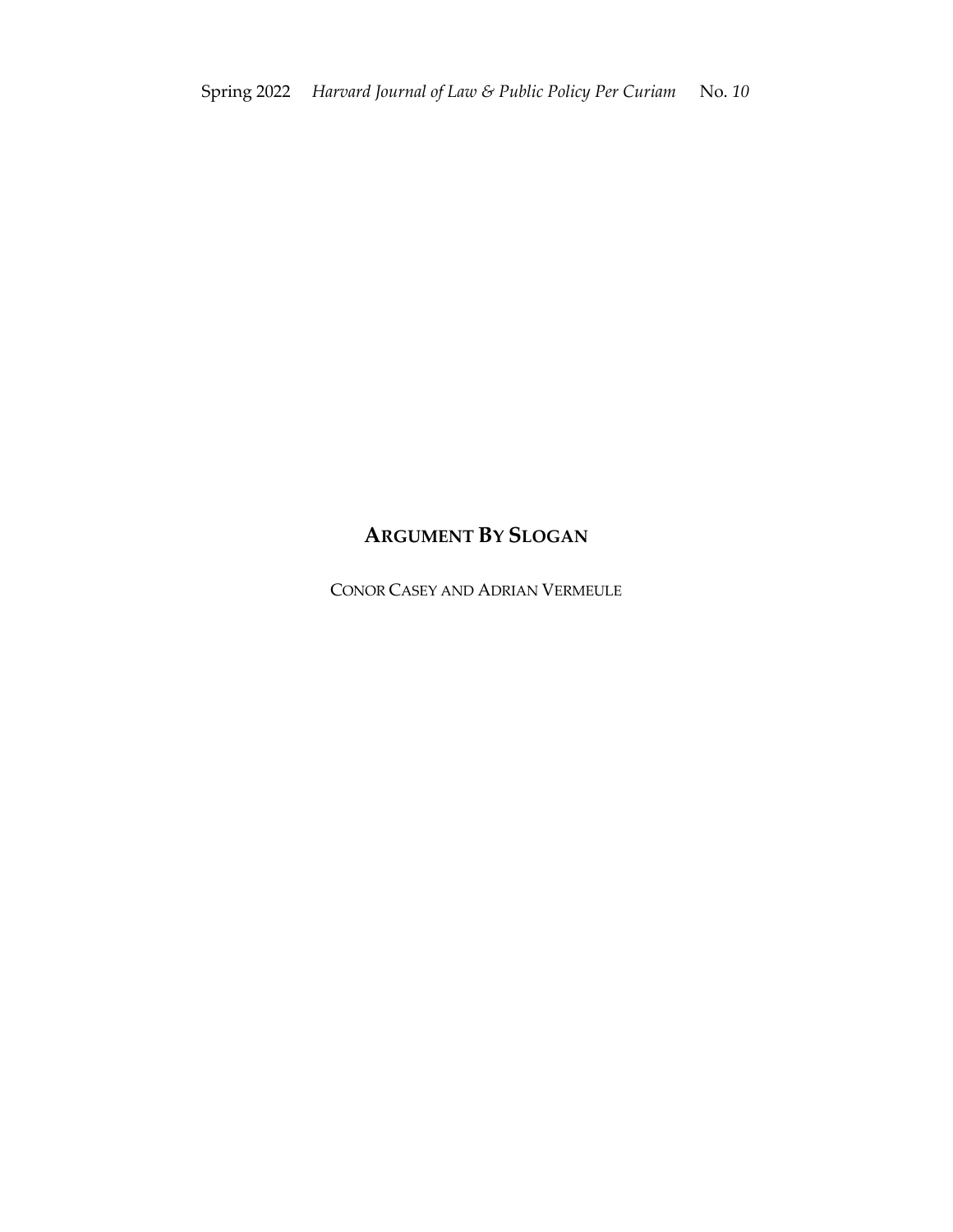## **Argument By Slogan**

## **Conor Casey and Adrian Vermeule1**

When law professors try to write judicial opinions, even as a pedagogical exercise, the results are decidedly mixed, especially when the effort is derivative of a great original.<sup>2</sup> When sitting judges try to write legal theory, the same is true. The occupational hazards for the judgeturned-occasional-theorist are that the necessary concepts and background knowledge, mapped out by intellectual pioneers, are half-remembered and hazily defined; that the judge unwittingly assumes by force of habit that the task is to arbitrate a dispute rather than to lay out a cogent train of thought; and that, consequently, the judge believes the right approach is to say no more than necessary to rule against a losing party, rather than to capture an enduring positive idea. Some, like Justice Scalia, have been able to make theoretical contributions while in office, elaborating their positions with clarity of mind (although Scalia was a scholar before he was a judge). Others are less successful.

Which brings us to Chief Judge William Pryor of the 11<sup>th</sup> Circuit. Judge Pryor has ventured a response to common good constitutionalism, which, in an effort to imitate Scalia's wit, he calls "living common-goodism."3 Here the risks of part-time theorizing have all materialized, and in their most grievous forms. Judge Pryor knows that he is against "living constitutionalism," because

<sup>&</sup>lt;sup>1</sup> Assistant Professor, University of Liverpool School of Law & Social Justice; Ralph S. Tyler Jr. Professor of Constitutional Law, Harvard Law School. We would like to thank Michael Foran and Cass Sunstein for helpful comments, and the editors of the journal for excellent work editing the piece. 2 Compare Lon Fuller's brilliant *The Case of the Speluncean Explorers* 62 HARV. <sup>L</sup> REV. 616 (1949) with Naomi R.

Cahn, John O. Calmore, Mary I. Coombs, Dwight L. Greene, Geoffrey C. Miller, Jeremy Paul & Laura W. Stein, *The Case of the Speluncean Explorers: Contemporary Proceedings*, 61 GEO. WASH. L. REV. 1754 (1993). 3 William Pryor, *Against Living Common-Goodism*, 23 FED. SOC. REV. 25 (2022).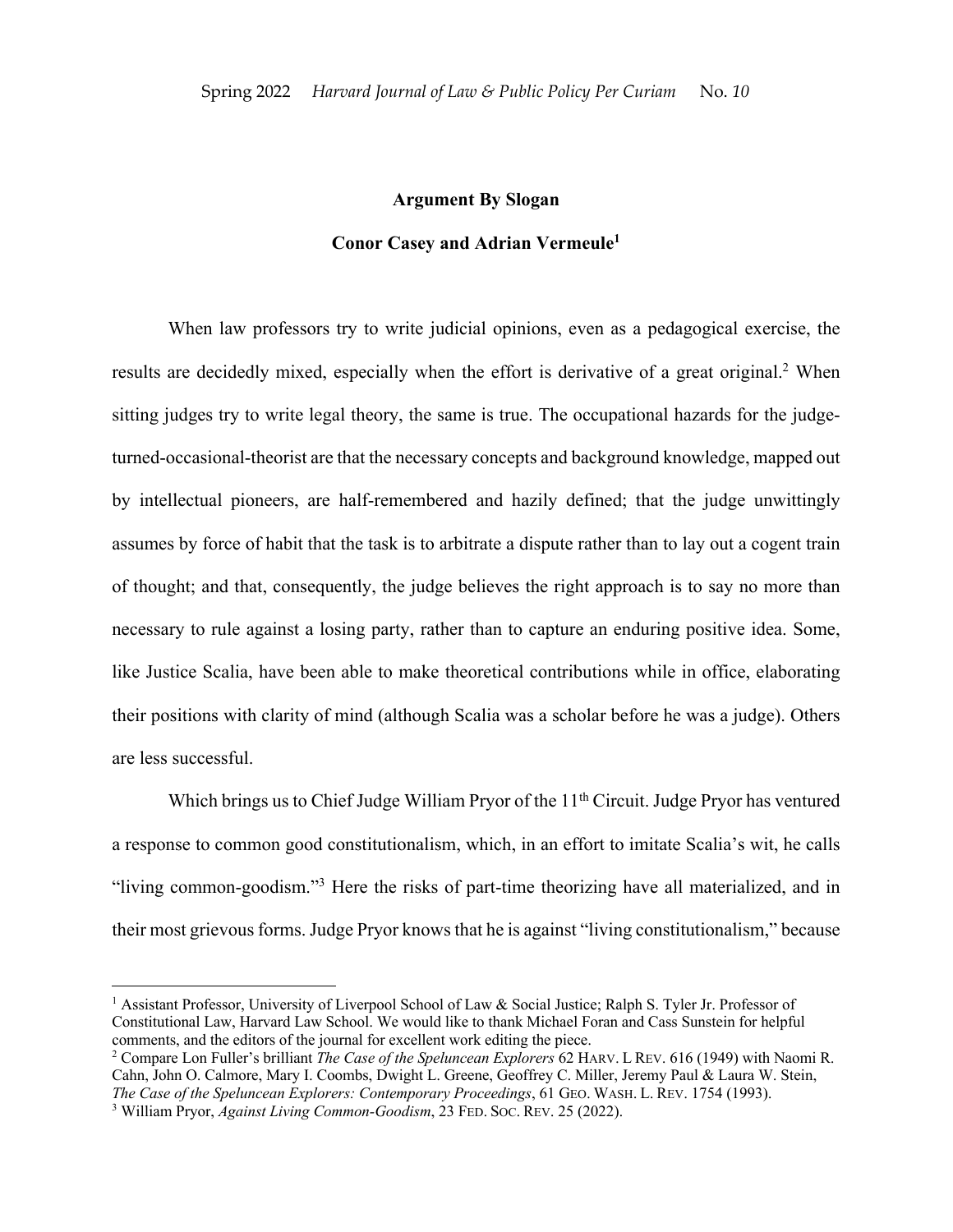living constitutionalism is bad, but he has no very clear idea why he is against it or what exactly it means. Nor does he have any very distinct idea what he is for, except that he is for "originalism," because originalism is good. But friend-enemy categories, argument conducted by means of the slogans of sociological affiliation, do not make for conceptual precision and do not add up to a theory.

In this short essay we make two main points.  $4$  The first is that while Judge Pryor offers unobjectionable arguments, entirely consistent with the classical tradition, for respecting the fixity of posited law promulgated by legitimate political authority, he has not established how and why these arguments compel him, or ought to compel anyone else, to be an originalist in any substantive sense, still less any specific flavor of originalism from the many on offer. In particular, the bare commitment to the fixity of meaning — the only commitment that Judge Pryor's arguments entitle him to hold — cannot by itself exclude interpretation that, while taking meaning as fixed, reads that meaning at a high level of abstraction to embody general constitutional principles, and then allows the application of those principles to evolve over time as circumstances change, and as judged by the interpreter. If this is what Judge Pryor means by "living constitutionalism," his argument is entirely consistent with allowing it. If this is Brennanism, Judge Pryor has inadvertently licensed Brennanism.

<sup>4</sup> We lack the space here to take up the separate issue of Judge Pryor's effort at legal history. Despite his putative methodological commitments, Judge Pryor neither discusses nor even cites a single one of the eminent legal historians who have recently detailed, as a group, the pervasive role of nonpositivist and nonoriginalist conceptions of law in American courts throughout the founding era and the 19th century. *See, e.g.*, Jonathan Gienapp, *Written Constitutionalism, Past and Present*, 39 LAW AND HISTORY REVIEW 321, 324 (2021); STUART BANNER, THE DECLINE OF NATURAL LAW: HOW AMERICAN LAWYERS ONCE USED NATURAL LAW AND WHY THEY STOPPED (2021); Jud Campbell, *Natural Rights and the First Amendment*, 127 YALE L. J. 246 (2017); RICHARD HELMHOLZ, NATURAL LAW IN COURT: A HISTORY OF LEGAL THEORY IN PRACTICE (2015). (All of these sources were cited and discussed in our works to which Judge Pryor responds). Judge Pryor's reading of a select handful of cases and commentaries thus seems unlikely to disturb the reigning view that originalism, in any self-consciously methodological sense, is a creation of the post-World War II era. *See* Calvin Terbeek, *"Clocks Must Always Be Turned Back": Brown v. Board of Education and the Racial Origins of Constitutional Originalism*, 115 AMERICAN POLITICAL SCIENCE REVIEW 821 (2021).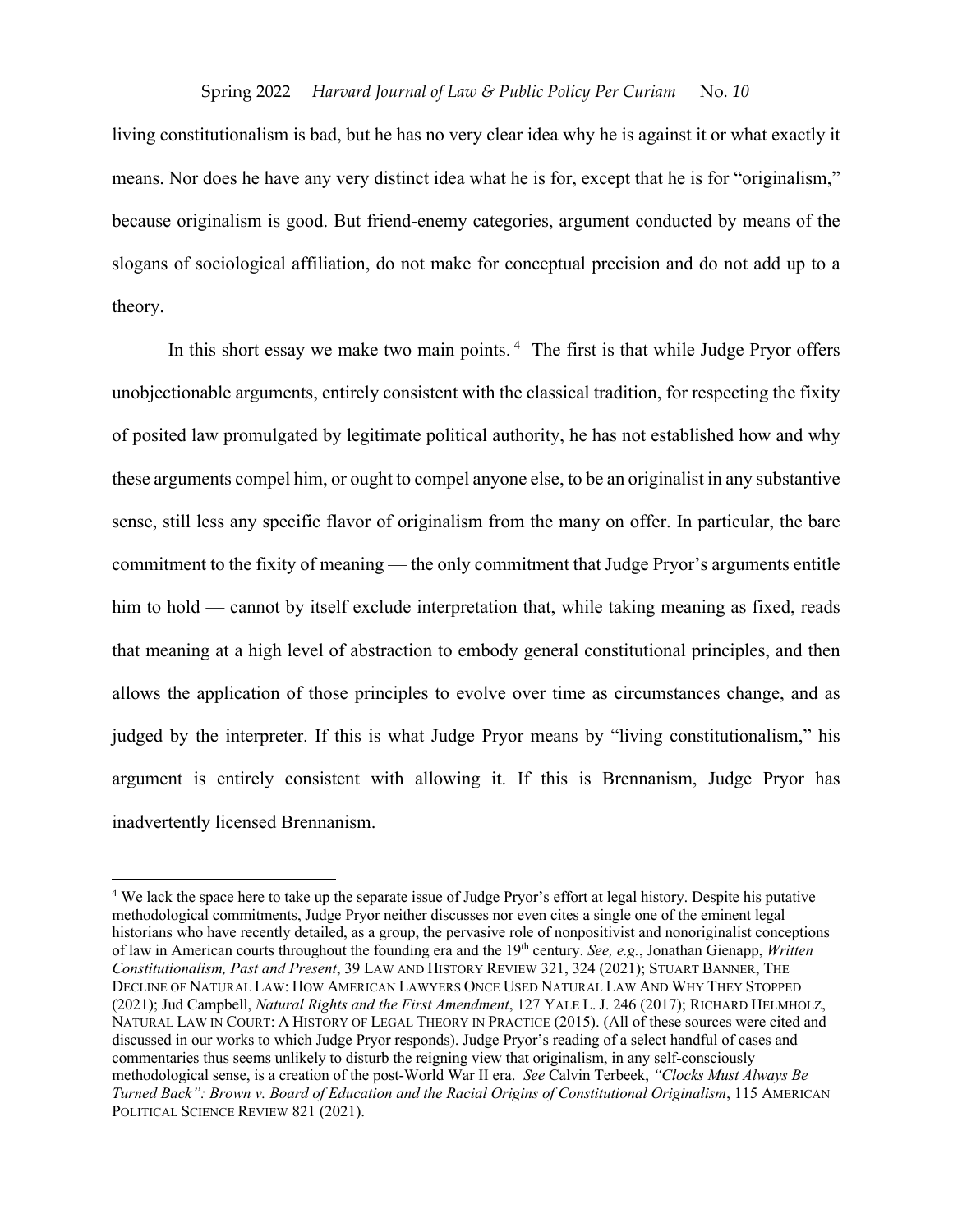Second, we suggest that Judge Pryor's advocacy of public meaning originalism is infected by a horror of judgment — a deep-seated fear that absent originalism, constitutional interpretation will collapse into a moral free-for-all where judges arbitrarily inject personal preferences into law. But this is a false binary. It is an impoverished and tendentious legal ontology, argument by slogan, to assume that there are only rules defined by original meaning, on the one hand, and ungrounded arbitrary "preferences" on the other. Rather the law also contains enduring commitments and background principles of political morality, which judges rightly and inevitably draw upon whenever positive texts are general, vague, ambiguous, or conflicting — which is to say, in many or most of the hard cases that reach appellate courts.

It is also question-begging, argument by slogan, to assume that common good constitutionalism seeks to amend, change or displace posited law. Rather, common good constitutionalism is the classical approach to interpreting posited law, not an argument for displacing it. In the end, Judge Pryor's core commitment is no more than animus against Justice Brennan, which does not by itself yield anything close to a coherent view. Enmity is not a theory.

## I. Thin and Thick Originalism

By "thin" originalism, which we have also called "Pickwickian originalism,"<sup>5</sup> we will mean the bare commitment to the claim that the meaning of a fixed text remains constant over time. This is particularly clear in the case of semantic meaning.<sup>6</sup> If, to use one of Ronald Dworkin's favorite examples, Hamlet uses the word "hawk" in juxtaposition to the word "handsaw," then "hawk"

<sup>5</sup> Conor Casey & Adrian Vermeule, *Pickwickian Originalism,* IUS ET IUSTITIUM (March 22, 2022),

https://iusetiustitium.com/pickwickian-originalism/ [https://perma.cc/P3MJ-S562].

<sup>6</sup> In this section, we put aside hard cases in which, due to the intrinsic or extrinsic ambiguity of semantic meaning, the semantic meaning and the legal meaning come apart. (In the typical formulation of classical lawyers, these are cases in which "the letter of the statute" and "the statute [itself]" are not coterminous). In such cases, interpreters at the point of application may have to recur to general background principles of political morality, themselves part of the law, to resolve the ambiguity and thereby determine legal meaning. We take up those cases in Section II.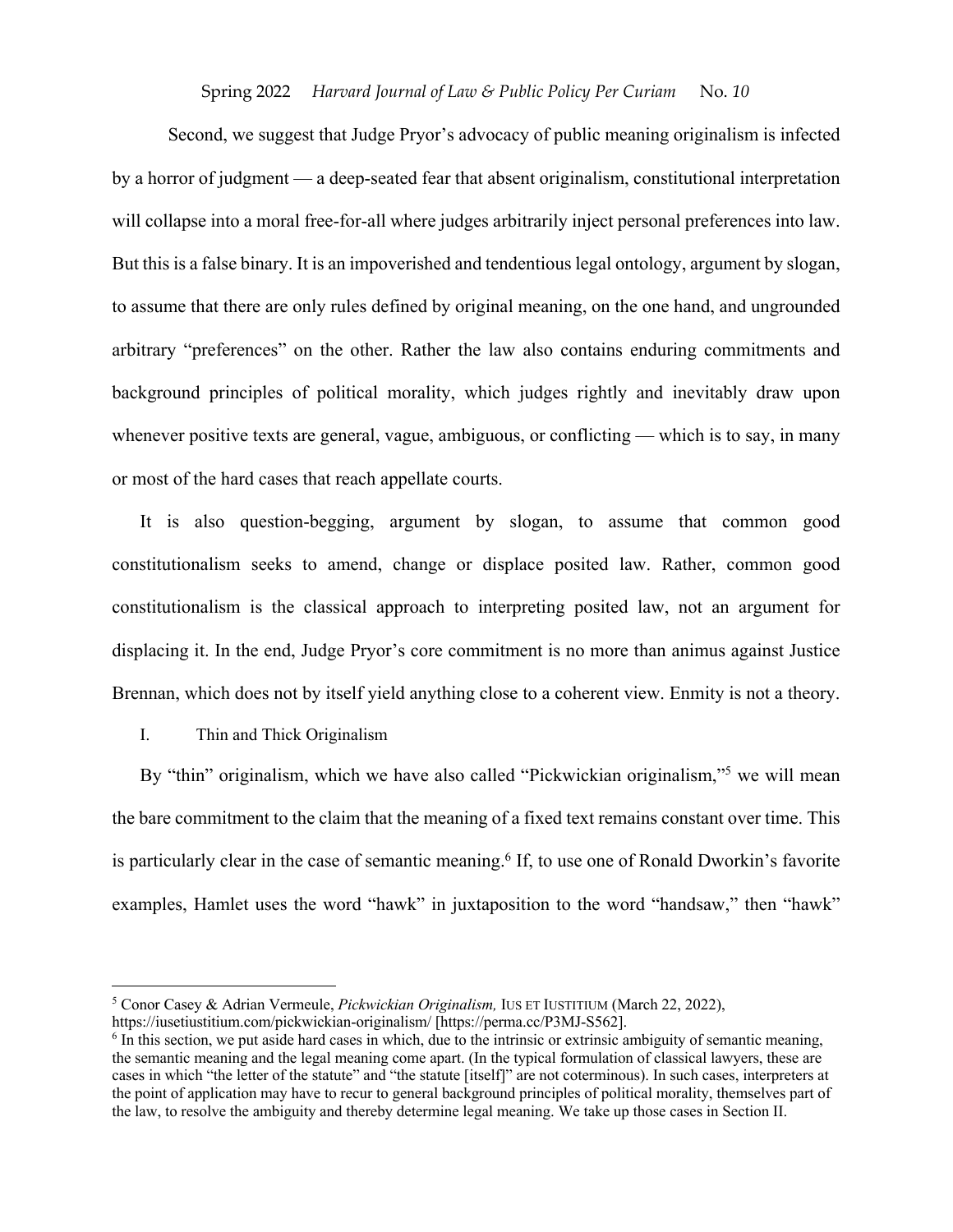does not refer to a bird of prey, but a renaissance-era tool.7 Crucially, thin originalism allows that the meaning of a constitutional text may just be an abstract principle, such as "liberty," which is then cashed out over time by means of evolving application as circumstances change, and as the interpreter judges those circumstances. As we will see, thin originalism therefore cannot exclude a mode of interpretation that is equivalent to or indistinguishable from Brennanism – the very thing Judge Pryor must exclude if his effort is to succeed.

By "thick" originalism, on the other hand, or "originalism in a substantive sense," we mean originalism in any sense sufficiently robust to exclude this sort of evolving interpretation over time. An example is so-called expected-applications originalism, which ties meaning to the particular applications that the framers of a posited constitutional text expected their words would pick out. What Judge Pryor needs is an argument that entails thick originalism, but no such argument is anywhere to be found. And as discussed below, any such argument would have to have a normative character; it cannot simply be read off the surface of the concept of interpretation, or assumed to be inherent in the taking of a constitutional oath.

To understand Judge Pryor's commitments, one must begin with the animus that galvanizes his argument. His enemy is Justice William Brennan, taken as a paradigm of the lawless judge. For Pryor, Brennan exemplifies "results-oriented jurisprudence"<sup>8</sup> that swaps legislative authority, even popular sovereignty, for rule by the whim of whatever personal judicial morality happens to predominate at the time.<sup>9</sup>

The consequence of this core enmity is simple: Judge Pryor's argument fails if, and to the extent that, it fails to advance a methodological argument that would exclude constitutional

<sup>7</sup> RONALD DWORKIN, JUSTICE IN ROBES 120 (2006).

<sup>8</sup> Pryor *supra* note 3, at 26.

<sup>9</sup> *Id.* at 27.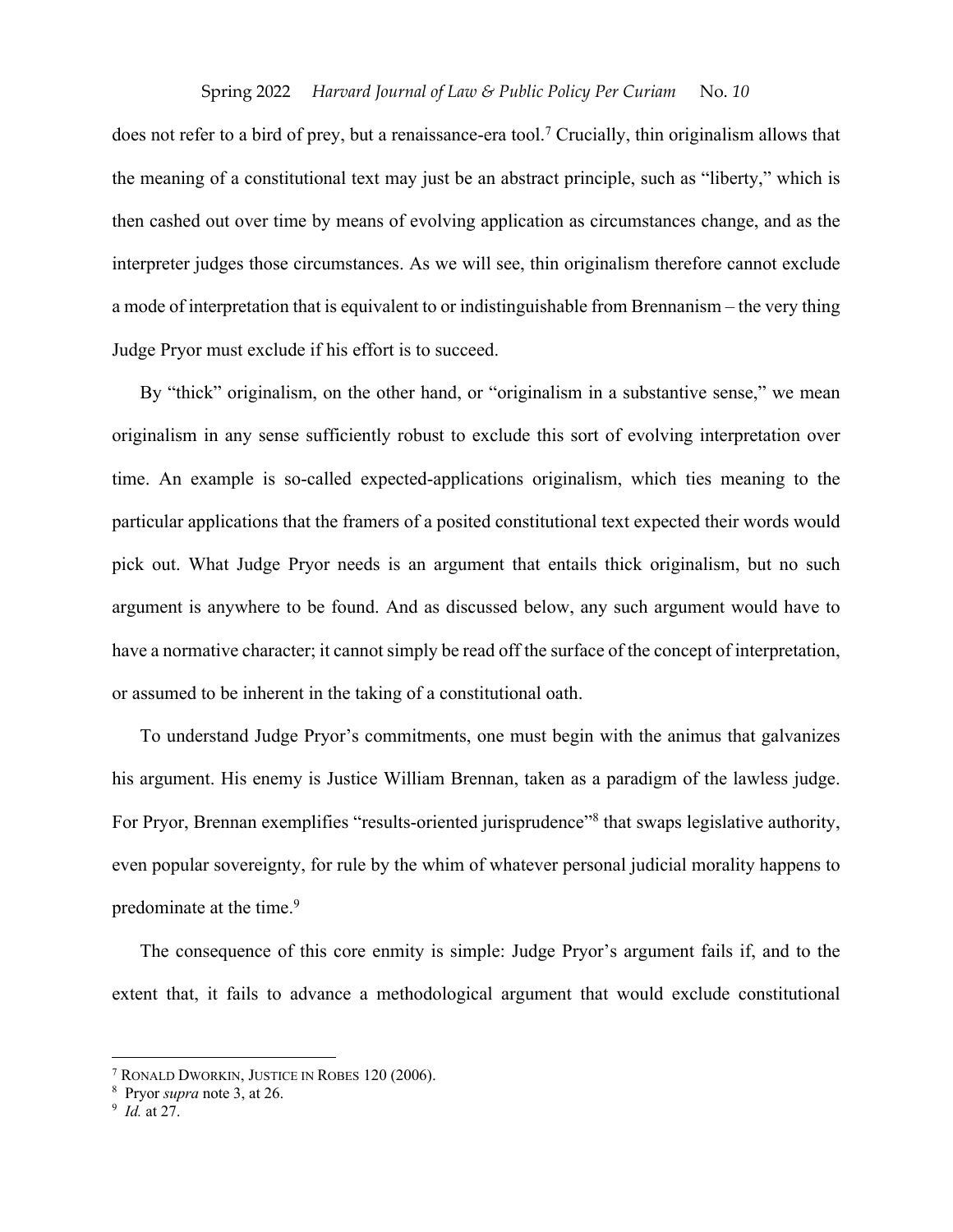interpretation of which Brennan could heartily approve. If Pryor has failed even to exclude Brennanism, he has achieved nothing. And as we will see, his argument in fact does nothing at all to exclude Brennanism, and necessarily lacks the theoretical resources to do so. This is because Pryor's arguments suffice only to establish thin originalism, not thick originalism; and thin originalism is entirely compatible with Brennanism.

Judge Pryor marshals several arguments to defend originalism. One is that common good constitutionalism is incompatible with the nature of the US Constitution as a codified document which refers to itself as a written text situated at a fixed time in history.<sup>10</sup> Second, that the oath officials swear upon taking office under the Constitution means they have a moral duty to obey the commands of enacted texts.<sup>11</sup> As Judge Pryor framed it in another recent lecture critical of common good constitutionalism, one "obeys those texts only if one applies their *meanings*; applying what they do not mean would be to fail to obey them."<sup>12</sup> The judicial oath, says Judge Pryor, "obliges judges, as a moral duty, to support the written text that is our Constitution."13 Third, Judge Pryor<sup>14</sup> makes the argument that the natural law's respect for legitimate authority means that the meaning of posited text must be faithfully adhered to and not displaced by judicial fiat. Judges committed to "that [natural law] tradition," says Pryor, have already determined for themselves that the "Constitution accords with natural law and has been promulgated by a legitimate authority, or else they would not have taken an oath to support it"<sup>15</sup> and therefore act unjustly if they displace the law posited by that authority. So, while Judge Pryor is ambiguous on his own approach to "that

<sup>10</sup> *Id*. at 28.

<sup>11</sup> *Id*. at 29.

<sup>&</sup>lt;sup>12</sup> William Pryor, *Politics and the Rule of Law*, Heritage Foundation 14<sup>th</sup> Annual Joseph Story Distinguished Lecture (Oct. 20, 2021) (author's emphasis).

<sup>13</sup> Pyror *supra* note 3, at 29.

<sup>14</sup> Drawing upon Joel Alicea, *The Moral Authority of Original Meaning*, NOTRE DAME L. REV. (forthcoming 2022).

<sup>15</sup> Pyror *supra* note 3, at 27.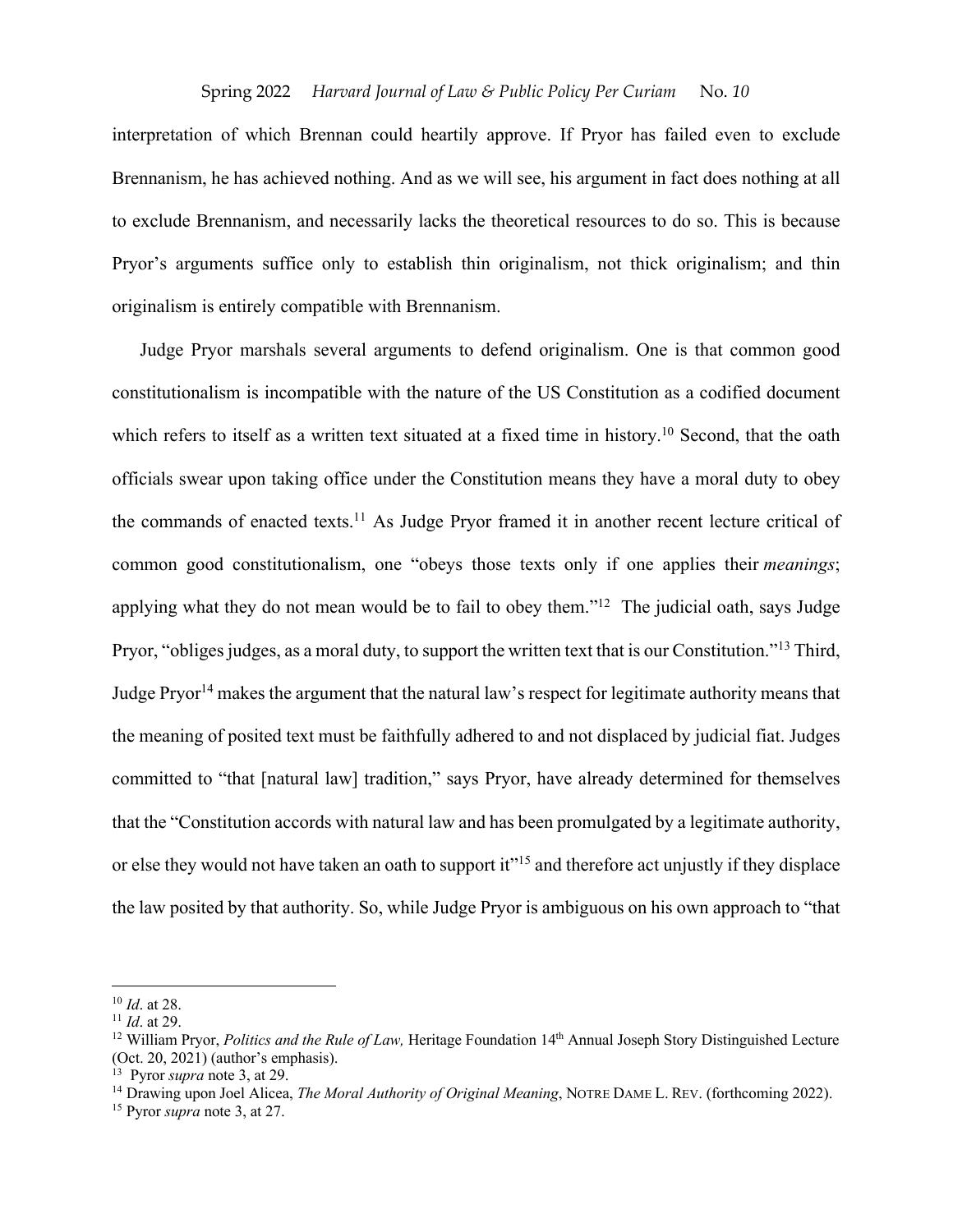tradition," he relies heavily on thin arguments for "some form" of originalism, which he takes to support original public meaning.<sup>16</sup> On this view, arguments from the nature of the Constitution as a written text posited at a certain point in time, the importance of the oath, and the legitimacy of political authority, all taken together, support the proposition that where judges "displace" the meaning fixed by posited law, they go beyond the power committed to them and thus act unjustly.

So far as this goes, Judge Pryor's argument is entirely consistent with what he dubs the "socalled classical tradition";17 that is, the approach to the nature and purpose of law articulated and defended by the likes of Aquinas, Isidore, Suárez, Blackstone and the mainstream of the Western legal tradition for millennia.<sup>18</sup> The classical legal tradition, as we show later, by no means licenses interpreters to "displace," amend or ignore the meaning of posited law. What Judge Pryor fails to do, however, is to justify his crucial next step: showing that these arguments entail originalism in any thicker, substantive sense that would exclude Brennanism.

Put differently, the problem for Judge Pryor is that the "fighting question is…how interpretation should work, given the mandate (which no one sensible denies) to respect the legitimate authority's choice in positing what it did posit."<sup>19</sup> Or, as Dworkin put it in his famous review of Bork's *Tempting of America*, the real debate is "not about whether the Constitution should be obeyed but about the proper way to decide what its various provisions actually require."20 No amount of oath-taking to "this Constitution" resolves that question, despite circular and rather tortuous arguments to the contrary. The very question at hand is what exactly this

<sup>16</sup> Alicea *supra* note 14, at 42.

<sup>17</sup> Pyror *supra* note 3, at 30.

<sup>18</sup> *See generally* HEINRICH A. ROMMEN, THE NATURAL LAW: A STUDY IN LEGAL AND SOCIAL HISTORY AND PHILOSOPHY (Russel Hittinger, ed., Liberty Fund ed. 1998).

<sup>19</sup> Casey & Vermeule, *supra* note 5.

<sup>20</sup> Ronald Dworkin, *Bork's Jurisprudence*, 57 U. CHI. L. REV. 657, 659 (1990).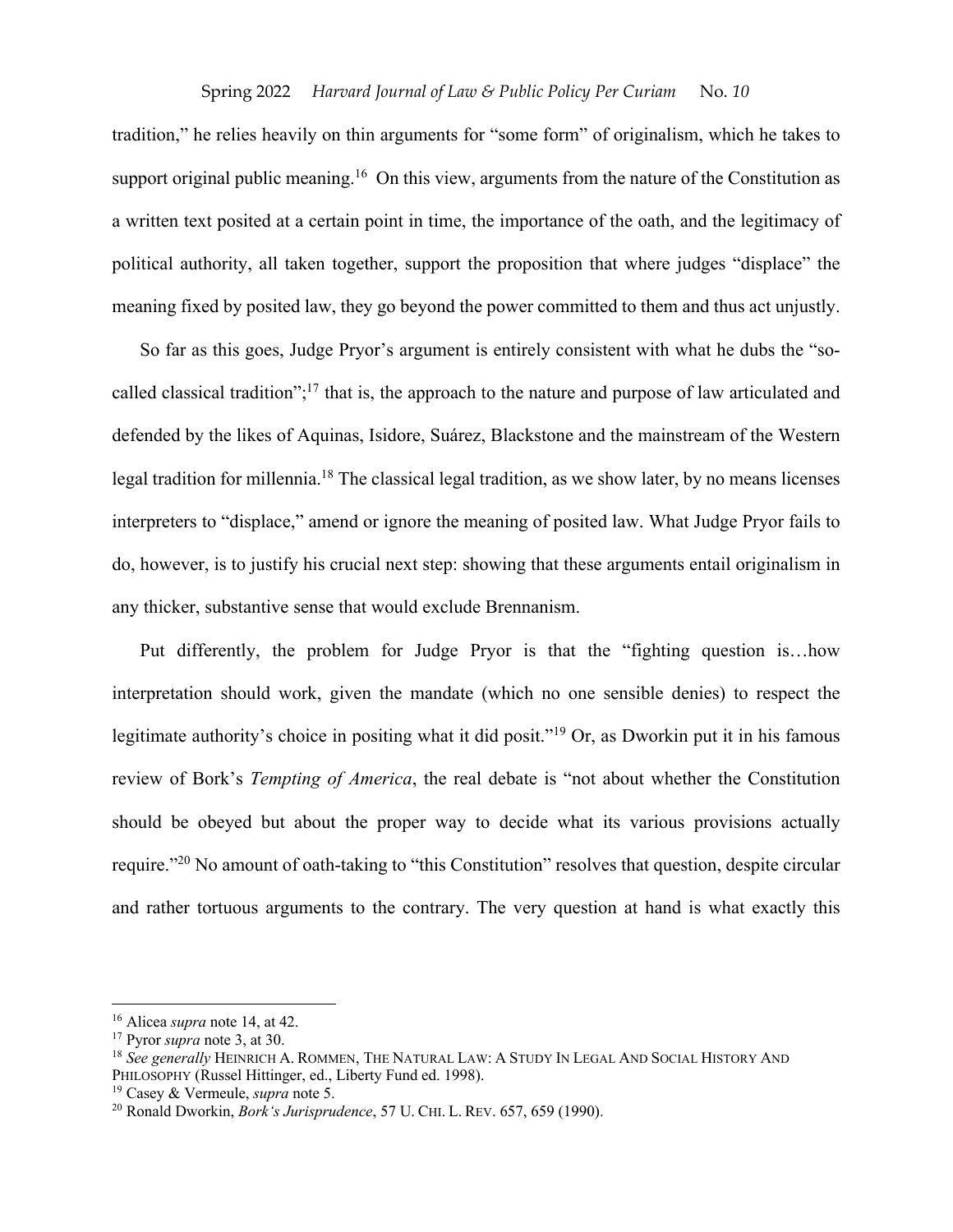Constitution should be taken to mean and how to go about interpreting it. <sup>21</sup> Thicker choices about method are necessary and must be justified by additional arguments from political morality, as we have argued severally<sup>22</sup> and jointly.<sup>23</sup>

The easiest way to see that Judge Pryor makes an unwarranted leap is to look both abroad and at home. We begin with comparative law. Judge Pryor seems to believe that (1) fixed law, (2) a commitment to judges interpreting rather than amending law, (3) constitutional oaths, and (4) thick originalism all go together as a package deal. But in legal systems around the world, judges subscribe to the first three without subscribing to the last. From India to Ireland, judges respect the fixed enactments of legitimate political authority and the fixed meaning of those enactments, yet without believing that originalism, in the substantive sense that Pryor needs to exclude Brennanism, is entailed by those uncontroversial premises. On Judge Pryor's view, almost every other judge who currently sits around the world is conceptually confused about the implications of their commitments.

Consider that codified constitutional texts explicitly referring to themselves as *this* Constitution – as a written text situated at a fixed time – are hardly unique to America, as the most cursory familiarity with other legal systems would have suggested. The preamble of the 1937 Irish Constitution states that the People of Ireland "Do hereby adopt, enact, and give to ourselves *this* Constitution."24 Article 15.4.1 of the Irish Constitution, which constitutes the Irish Parliament, states that it "shall not enact any law which is in any respect repugnant to *this* Constitution or any provision thereof<sup>25</sup> while Article 15.4.2 provides that every law enacted "which is in any respect

<sup>&</sup>lt;sup>21</sup> Cass Sunstein, *There is Nothing That Interpretation Just Is*, 30 CONST. COMMENT. 193 (2015).<br><sup>22</sup> Adrian Vermeule, COMMON GOOD CONSTITUTIONALISM 95-108 (2022).<br><sup>23</sup> Conor Casey & Adrian Vermeule, *Myths of Common Go* 

<sup>&</sup>lt;sup>24</sup> BUNREACHT NA HÉIREANN [Constitution of Ireland] 1937, pmbl.

<sup>25</sup>*Id*. at art. 15.4.1.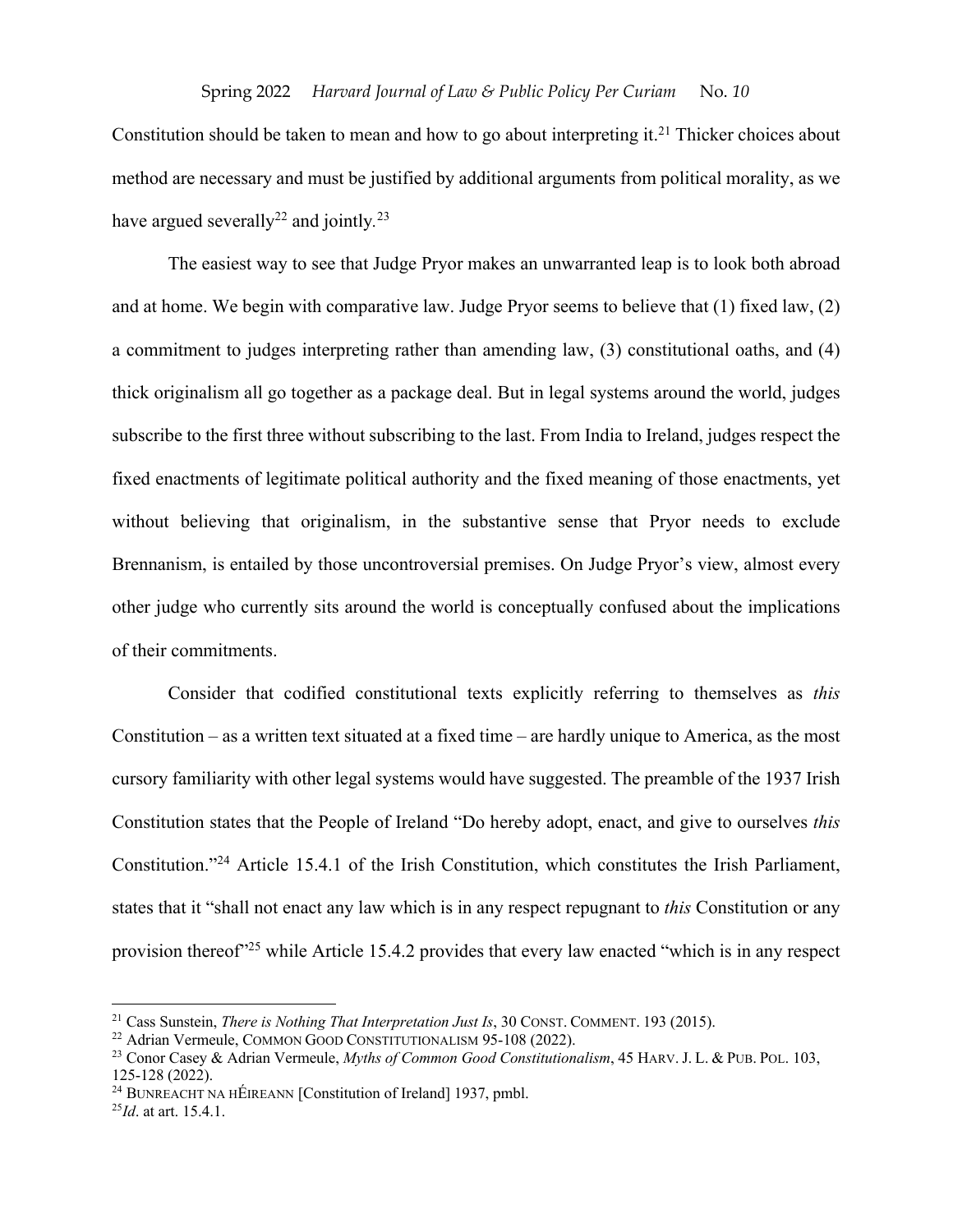repugnant to *this* Constitution or to any provision thereof, shall, but to the extent only of such repugnancy, be invalid."26 Similarly, the Preamble to the Indian Constitution of 1950 states that the People "Do hereby adopt, enact, and give to ourselves *this* Constitution."27 The Constitution of India also stipulates that judges must take oaths to

"Swear in the name of God/Solemnly Affirm that I will bear true faith and allegiance to *the* Constitution of India *as by law established*, that I will uphold the sovereignty and integrity of India, that I will duly and faithfully and to the best of my ability, knowledge and judgment perform the duties of my office without fear or favour, affection or ill-will and *that I will uphold the Constitution and the laws*."28

The Preamble of the 1949 German Basic Law states that:

"Conscious of their responsibility before God and man, Inspired by the determination to promote world peace as an equal partner in a united Europe, the German people, in the exercise of their constituent power, have adopted *this* Basic Law."29

Article 146 speaks explicitly to the enduring quality of the fundamental law, providing that: "*This*

Basic Law, which since the achievement of the unity and freedom of Germany applies to the entire

German people, shall cease to apply on the day on which a constitution freely adopted by the

German people takes effect."30

It goes without saying that none of the legal systems we have mentioned employ originalism

in any sense Judge Pryor would favor.<sup>31</sup> These and countless other constitutional systems around

the world designate "the people" as the highest legitimate political authority; officials and judges

<sup>26</sup> *Id*. at art. 15.4.2 (emphasis added).

<sup>&</sup>lt;sup>27</sup> BHĀRATĪYA SAMVIDHĀNA [Constitution of India] 1950, pmbl (emphasis added)..

<sup>28</sup> *Id*. at, THIRD SCHEDULE: Forms of Oaths or Affirmations (Articles 75(4), 99, 124(6), 148(2), 164(3), 188 and 219), IV. Form of oath or affirmation to be made by the Judges of the Supreme Court and the Comptroller and Auditor-General of India. Emphasis added.<br><sup>29</sup> GRUNDGESETZ FÜR DIE BUNDESREPUBLIK DEUTSCHLAND [German Basic Law] 1949, pmbl.<br><sup>30</sup> *Id.* at Art. 146.

<sup>31</sup> *See, e.g*., Conor Casey, *The Supreme Court, the Constitution, and 'Derived Rights': Cause for Concern or Optimism?*, 72 DOCTRINE & LIFE 1, 2-18 (2022); Donald P. Kommers, *German Constitutionalism: A Prolegomenon*, 40 EMORY L. J. 837 (1991); Menaka Guruswamy, *Crafting Constitutional Values: An Examination of the Supreme Court of India, in* AN INQUIRY INTO THE EXISTENCE OF GLOBAL VALUES: THROUGH THE LENS OF COMPARATIVE CONSTITUTIONAL LAW 215 (Dennis Davis, Alan Richter, Cheryl Saunders eds., 2015).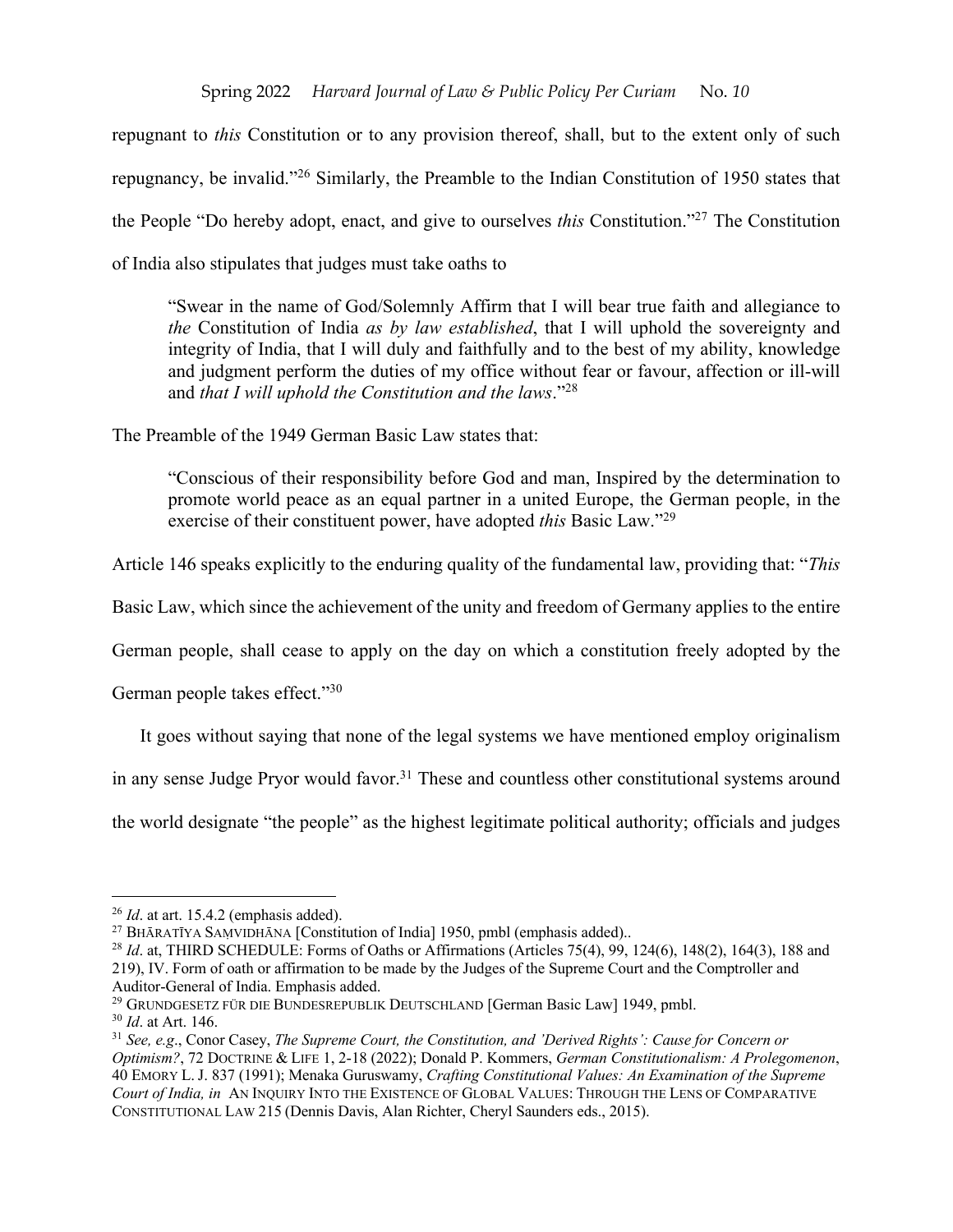in these systems approach the binding posited commands of that authority specified in constitutional text with great respect and a desire to faithfully give effect to the meaning of those commands, not to displace them. In many of these systems, officials are sworn to uphold "the" or "this" Constitution. But virtually none have thought to designate their doing so as a species of "originalism" or think that originalism in any substantive sense is logically compelled by their other commitments. 32

Also consider the work of important supranational Courts like the European Court of Human Rights. This Court operates on the premise that the Treaty constituting it, the European Convention on Human Rights 1950, is law and is subject to amendment only by the terms agreed to by the relevant member state parties. Furthermore, the meaning of this text is fixed; a word whose semantic meaning had changed entirely over time would obviously be read in the sense given at the time the treaty was concluded.<sup>33</sup> However, no one thinks that the fixity of the treaty text or of its meaning entails originalism in any substantive sense. Rather, the Court adopts the view that the abstract principles embedded in the posited text remain fixed but require development and unfolding, clarification and specification, in response to changing circumstances. The Court also gives an extensive "margin of appreciation" or zone of deference for national courts in developing and unfolding the principles fixed in the Convention considering their own national circumstances.34 Legal actors in this context do not see themselves as amending the treaties or

<sup>32</sup> Casey & Vermeule, *supra* note 5.

<sup>&</sup>lt;sup>33</sup> Again, we assume here that there are no special circumstances such that semantic meaning and legal meaning diverge — the issue we take up in Section II. For purposes of evaluating Judge Pryor's argument in this Section, we can grant *arguendo* that the two are coterminous; the argument fails on its own terms in any event.

<sup>34</sup> Clare Ryan, *Europe's Moral Margin: Parental Aspirations and the European Court of Human Rights*, 56 COLUM. J. TRANSNAT'L 467, 482 (2018).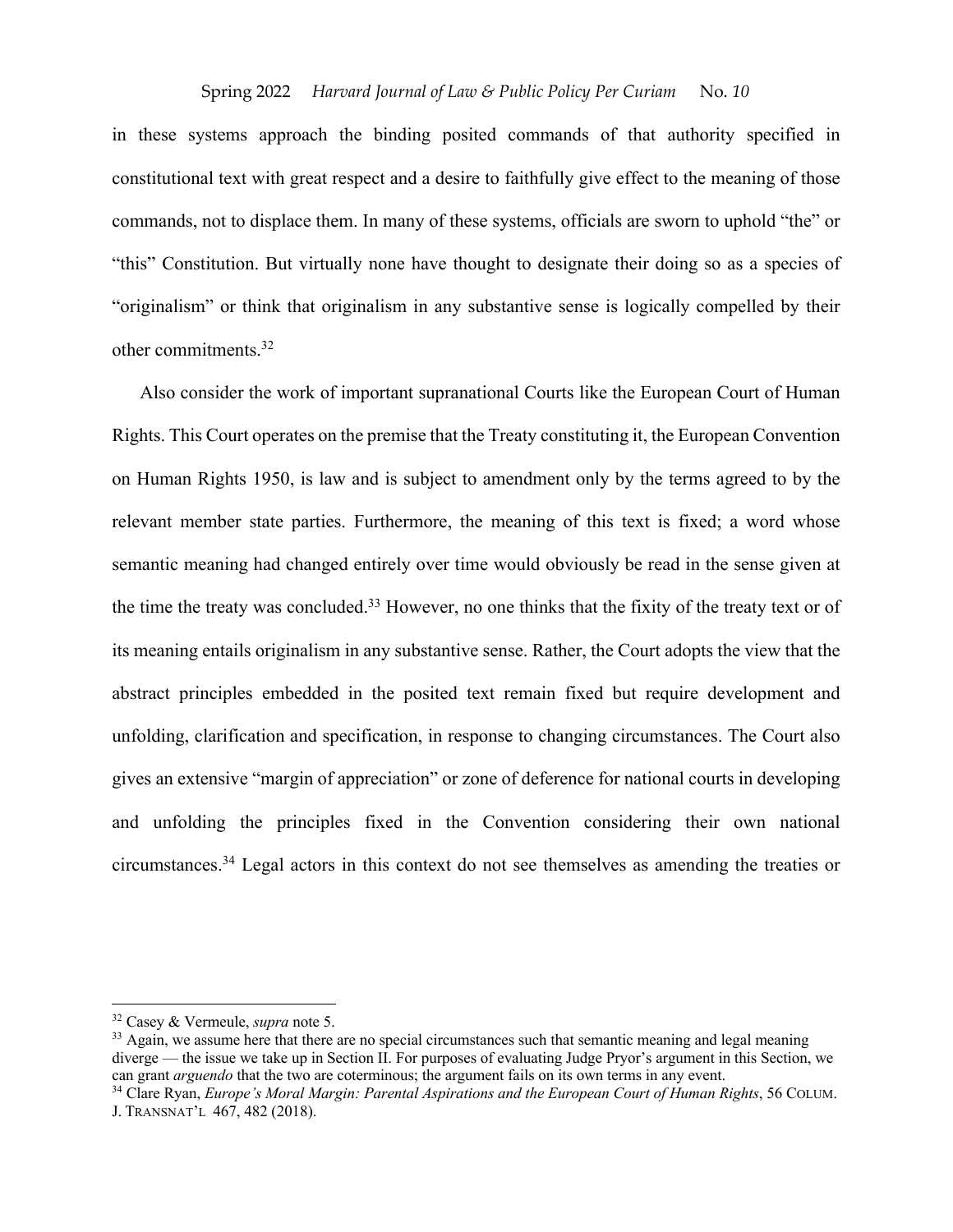altering the meaning of the principles fixed by the text, but as giving faithful effect to them in light of changing concrete socio-political circumstance.<sup>35</sup> But this is just thin originalism.

Perhaps virtually all these systems misunderstand that the only interpretive methodology capable of respecting official oaths and the reasoned determinations of legitimate political authority is originalism in the thick sense. A more plausible conclusion, however, is that equating respect for the fixity of posited law with originalism in anything but a thin sense is an unjustified parochialism, one that is fatal for Judge Pryor's argument. What Judge Pryor would need, and conspicuously lacks, is any argument for a thicker originalism that would exclude the sort of evolutive jurisprudence that is common in other Western legal systems.

The same point holds on the home front, where it has become vividly clear that thin originalism is compatible with forms of Brennanism that would doubtless appall Judge Pryor. Among American scholars who are self-described originalists, the most-cited is Professor Jack Balkin, and one of the most cited is Professor Steven Calabresi,<sup>36</sup> a founder of the Federalist Society itself. Both subscribe to thin originalism; both hold that the meaning of constitutional texts is fixed at the time of enactment. And both go on to cash out this thin commitment in evolutive ways that are either equivalent to Brennanism, or effectively indistinguishable from Brennanism. Both argue, for example, that the equal protection clause embodies an exceedingly abstract antisubordination or an anti-caste principle, which they take, in light of contemporary circumstances, to protect rights of abortion<sup>37</sup> and same-sex marriage, respectively.<sup>38</sup> Balkin calls this "living"

<sup>&</sup>lt;sup>35</sup> Whether the Strasbourg Court has been consistently faithful in developing these principles, as opposed to functionally amending or displacing them, is another question on which reasonable minds will differ.

<sup>36</sup> Michael Ramsay, *Top 20 [sic] Most-Cited Originalism Scholars, 2016-2020 [Corrected]*, THE ORIGINALISM BLOG (Sept. 22, 2021), https://originalismblog.typepad.com/the-originalism-blog/2021/09/top-15-most-cited-<br>originalism-scholarsmichael-ramsey.html [https://perma.cc/HWZ4-DYFP]

<sup>&</sup>lt;sup>37</sup> See Jack Balkin, *Abortion and Original Meaning*, 24 CONST. COMMENT. 291 (2007).

<sup>38</sup> Steven G. Calabresi & Hannah M. Begley, *Originalism and Same-Sex Marriage*, 70 U. MIA. L. REV. 648 (2016).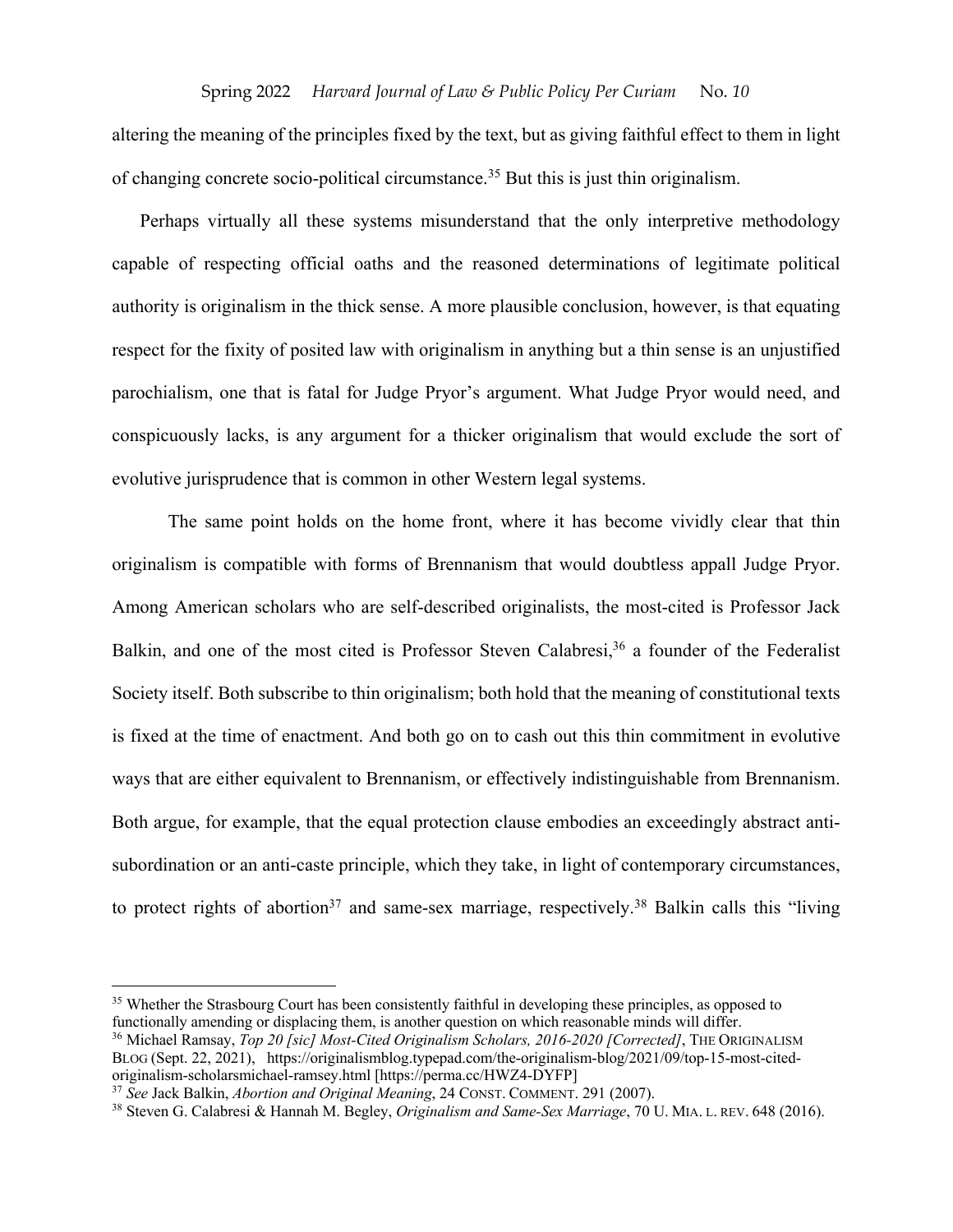originalism" and it is a form of interpretation that Brennan could sincerely applaud.<sup>39</sup> Unfortunately, this version is also the only form of originalism that Judge Pryor's argument suffices to establish. So too, one strongly suspects that Justice Ketanji Brown Jackson — who professed commitment to originalism at her confirmation hearings — will go on to explain that originalism is consistent with judgments about the changing application of constitutional principles of which Brennan could only dream.40

If Balkin, Calabresi, Justices Jackson and Kagan, and the European Court of Human Rights are all employing a jurisprudence that is entirely compatible with Judge Pryor's premises, then so was Justice Brennan. Something has gone badly wrong with Judge Pryor's argument. The essential problem is that the argument has fallen into an equivocation. It hovers between originalism in the thin contentless sense that cuts very little methodological ice — Pickwickian originalism — and a further, ungrounded and unjustified commitment to a substantive originalism that would exclude judicial application of abstract principles, over time, to embrace the very moral novelties that Judge Pryor abhors. Interpreters from other legal systems, and on the home front, do not claim that words may simply change their semantic meanings over time; no one thinks that Hamlet's "hawk" refers to a bird. But what this leaves open is entirely consistent with the further position that the posited meaning that judges are bound to respect is the fixation of abstract principles whose application changes over time to incorporate, say, the "evolving standards of decency that mark the progress of a maturing society."41

<sup>&</sup>lt;sup>39</sup> Indeed, in the very same speech of Justice Brennan's that Judge Pryor lambasts, Brennan did not at any point argue for displacing the meaning of the principles fixed by the Constitution's text, but argued that the "genius" of the document lay in the "adaptability of its great principles to cope with current problems and current needs." William J. Brennan Jr., *The Constitution of the United States: Contemporary Ratification*, 27 S. TEX. L. REV. 433, 438 (1986).

<sup>40</sup> Conor Casey & Adrian Vermeule, *If Every Judge is an Originalist, Originalism is Meaningless,* WASH. POST, March 25, 2022.

<sup>41</sup> *Trop v. Dulles*, 356 U.S. 86, 101 (1958).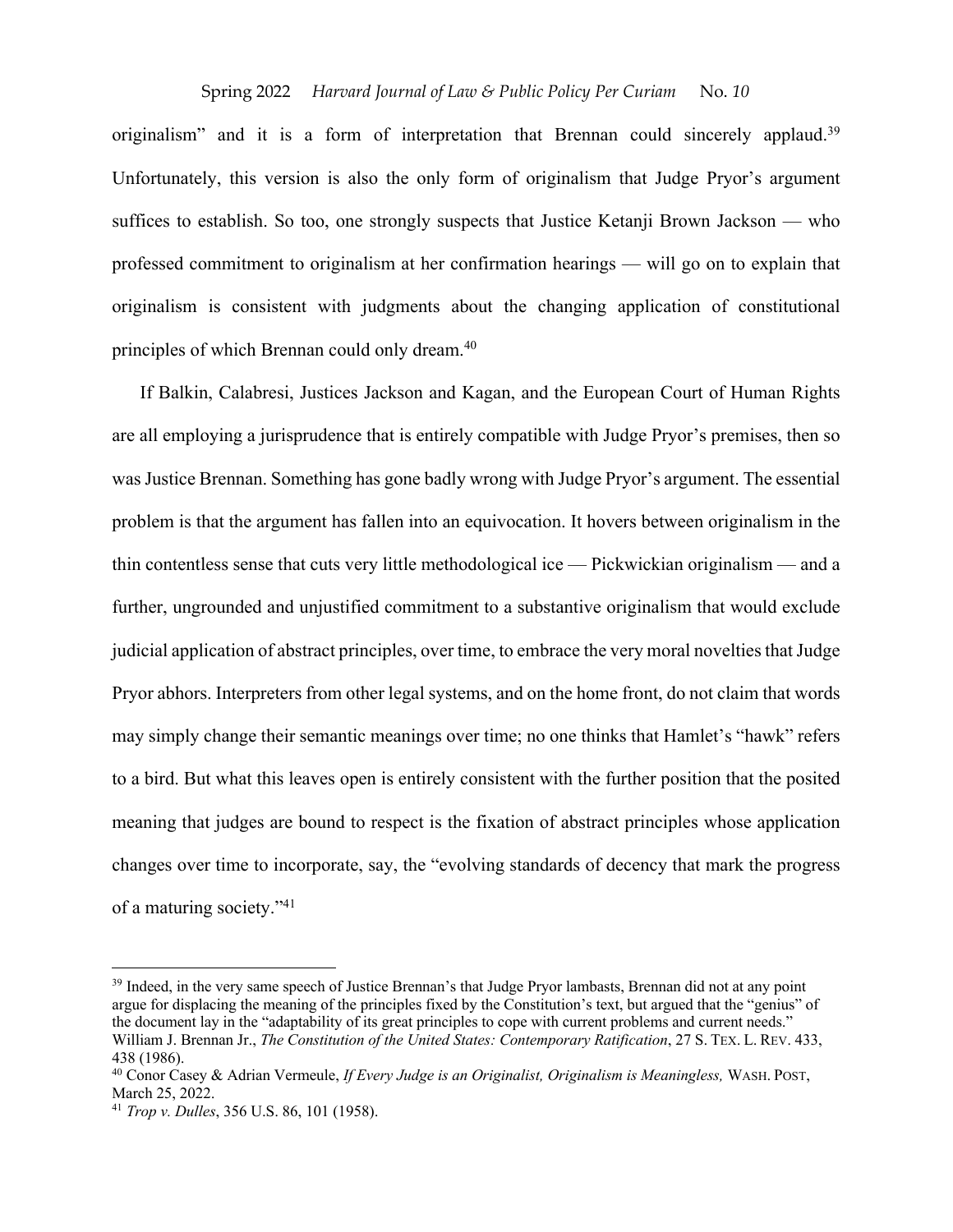Here a debater's trick becomes possible.<sup>42</sup> We have said that the bare commitment to the fixity of meaning is common ground in almost all legal systems. For "originalists" who are sociologically committed to the victory of their label, it then becomes possible to claim that in this sense everyone is an originalist, that as Justice Kagan once put it: "we are all originalists" now.<sup>43</sup> But in this sense, and by the same token, almost everyone everywhere has been an originalist all along. Alternatively and equivalently, no one is an originalist, for the term gives no specific differentiation. If originalism means everything, it means nothing.

The debater's trick here is of course a kind of pun. It rests on the same equivocation that Judge Pryor has stumbled into, between the thin and thick senses of originalism, between Pickwickian originalism and originalism in a substantive sense. Given that thin originalism cannot exclude originalists in good standing like Balkin, Calabresi and Justices Jackson and Kagan, it is entirely mysterious what substantive point is being served — other than methodological tribalism — by insisting on a label whose content is compatible with everything that Judge Pryor so vehemently despises. If the tribalism of labels is all that remains of originalism, then the game is up.

## *II. A False Binary*

A few final words are necessary about what positive view common good constitutionalism takes of these issues — about what we are for, as opposed to what Judge Pryor is against. Judge Pryor argues that common good constitutionalism is a "results-oriented jurisprudence that is

<sup>42</sup> *See, e.g.*, Kevin Walsh, *Agreement on the moral authority of original meaning,* MIRROR OF JUSTICE (March 25, 2022), https://mirrorofjustice.blogs.com/mirrorofjustice/2022/03/agreement-on-the-moral-authority-of-originalmeaning.html [https://perma.cc/L5BZ-JUJE]<br><sup>43</sup> The context to Justice Kagan's now famous quip, during her confirmation hearing, actually illustrates allegiance

to a distinctly thin originalism, amounting to precious little of methodological substance. What Justice Kagan said was that, in approaching constitutional interpretation, judges should appreciate that "sometimes they [the Founders] laid down very specific rules. *Sometimes they laid down broad principles*" and that either way "we apply what they say, what they meant to do. So in that sense, we are all originalists." *The Nomination of Elena Kagan to be an Associate Justice of the Supreme Court of the United States: Hearing Before the S. Comm. on the Judiciary*, 111th Cong. 62 (2010) (Emphasis added) https://www.govinfo.gov/content/pkg/CHRG-111shrg67622/pdf/CHRG-111shrg67622.pdf. This is of course very far from endorsement of a substantive public meaning form of originalism.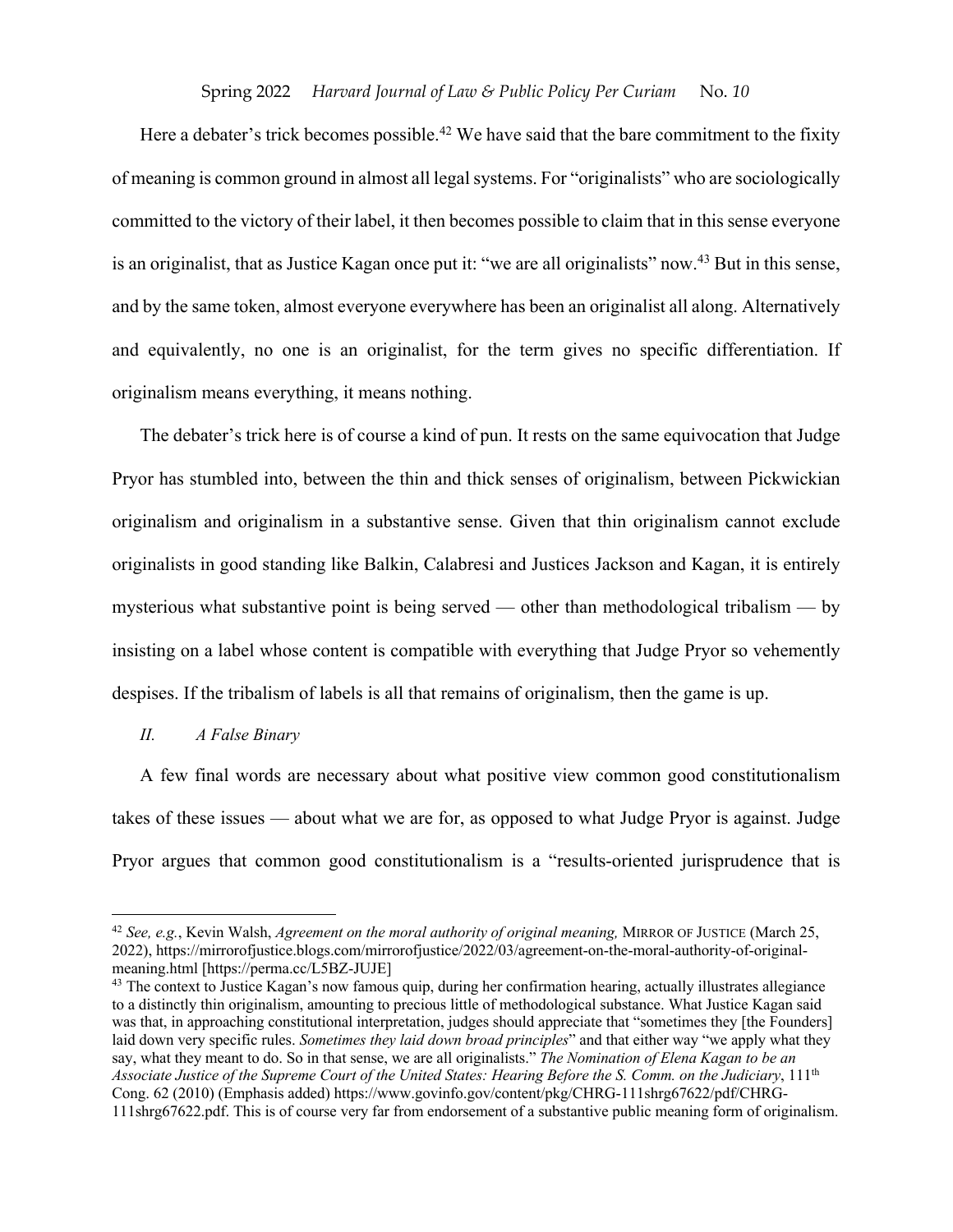indistinguishable in everything but name from Justice Brennan's living constitutionalism."44 Yet we have seen that Judge Pryor's originalism is entirely compatible with Brennanism. By contrast, common good constitutionalism actually *does* differ from Brennanism. We are faced, in other words, with a memorable case of projection.

Because Judge Pryor is strikingly unfamiliar with the existence of the classical legal tradition, he believes that common good constitutionalism disrespects legitimate political authority and proper institutional role morality – both important aspects of the common good - by allowing judges to set aside the meaning of posited law fixed at a historical point in time in favour of their personal morality.45 Judge Pryor thus seems to think that the only real choice is between, on the one hand, the objectivity, stability, and predictability of originalism, which reduces interpretation to the detached discernment of socio-historical facts, and on the other hand an anarchic living constitutionalism where meaning previously fixed by a legitimate authority can be swapped for the interpreter's arbitrary personal preferences. And Judge Pryor seems to put into the category of arbitrary preference not only Justice Brennan's social liberalism, but also the classical lawyer's commitment to the natural law, as one type of law. Because common good constitutionalism is not a form of originalism it is therefore, Judge Pryor asserts, no different from the unstructured living constitutionalism of Justice Brennan, save with a different moral content.46

This is an entirely false binary.<sup>47</sup> For a start, originalism simply does not yield any such stability of meaning. Where specified determinations in the form of posited constitutional text are vague, general or intrinsically ambiguous, or in which the core cases they are intended to address

<sup>44</sup> Pryor, *supra* note 3, at 26.

<sup>&</sup>lt;sup>46</sup> *Id*. One might justly assert that the difference in substantive moral content is the whole point, but that is a separate line of argument from the one we will pursue.

<sup>47</sup> Vermeule, *supra* note 22, at 118-119.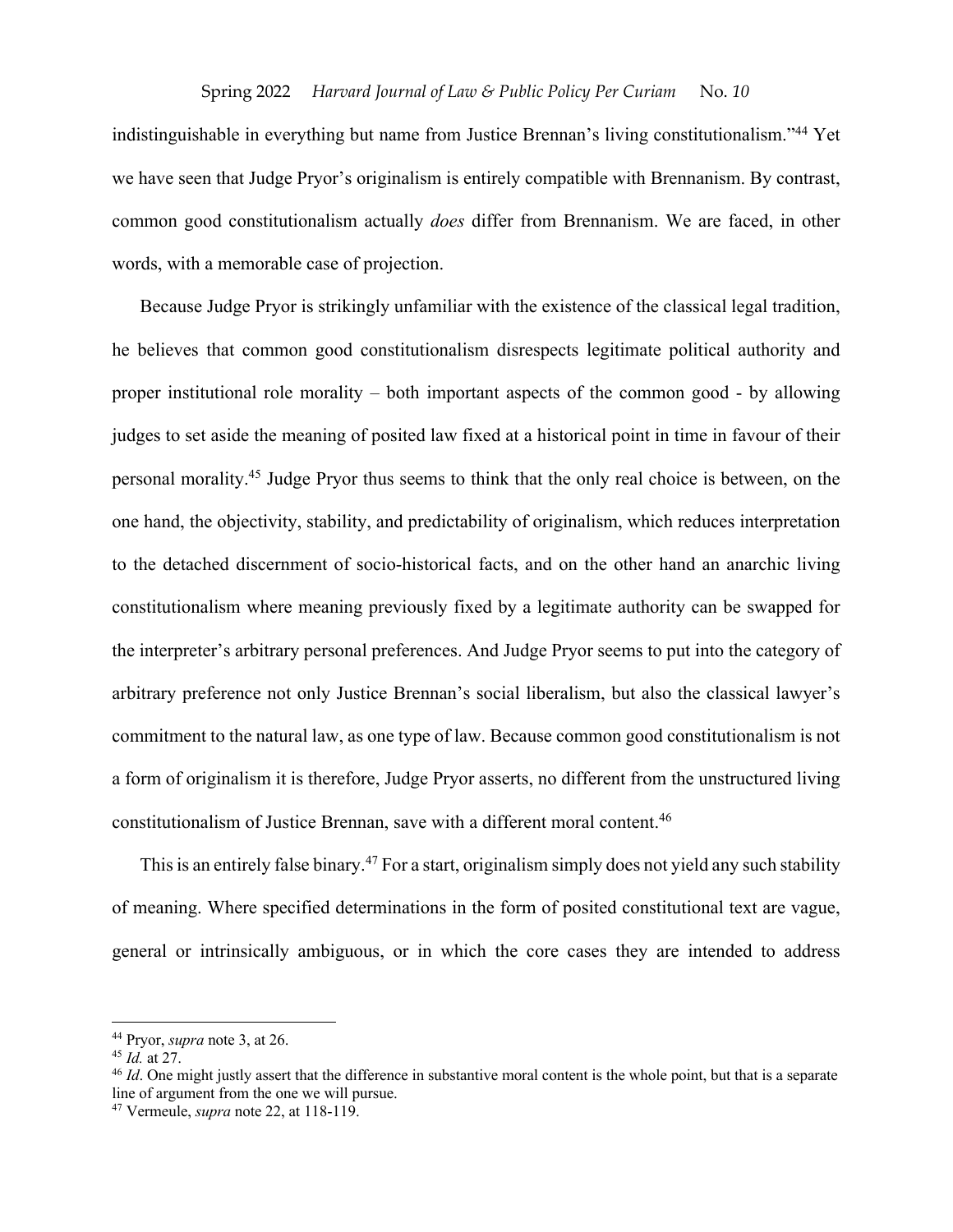encounter an exceptional situation or unforeseen circumstances (an extrinsic ambiguity or "absurd result"), the semantic meaning and the legal meaning may diverge. There is then no escape from normative argument, internal to law, to determine what the law provides. In these hard cases, an originalist must decide on answers to a range of unavoidable questions. Should the interpreter opt for specific expected applications, or instead respect abstract principles? If the latter, at what level of generality should those principles be read? How do the answers to these questions interact with contrary precedent?

In order to reach a decision in hard cases the relevant determinations must be interpreted and in our traditions,48 historically speaking, have in fact been interpreted—in light of background principles of political morality. Those principles are themselves part of the law and legal practice; when deployed in hard cases, they show that semantic meaning does not exhaust or fully conclude legal meaning. The current Supreme Court bench, for instance, draws on considerations of political morality all the time to aid interpretation of under-determinate text. The conservative faction, which is dominated by originalists, regularly draws on distinctly modernist libertarian concerns when trying to faithfully interpret the meaning of posited law concerning the separation of powers and scope of federal authority.<sup>49</sup> Similarly, when the liberal faction was more dominant, it drew on ostensible moral commitments stemming from an autonomy-centered understanding of individual liberty and dignity to undergird its interpretation of open-ended constitutional text in cases like *Casey* and *Obergefell.*<sup>50</sup> Originalism cannot escape these questions and, as such, cannot claim any kind of unique status as a stability-generating interpretive method.<sup>51</sup>

<sup>48</sup> That is, in both Irish and United States legal practice.

<sup>49</sup> See Cass R. Sunstein and Adrian Vermeule, *The Unitary Executive: Past, Present and Future*, 83 SUP. CT. REV. (2021); Kurt Eggert, *Originalism Isn't What It Used to Be: The Nondelegation Doctrine, Originalism, and Government by Judiciary,* 24 CHAP. L. REV. 707, 773-774 (2021).

<sup>50</sup> *Planned Parenthood of Southeastern Pa. v. Casey*, 505 U.S. 833, 851 (1992); *Obergefell v. Hodges*, 135 S. Ct.

<sup>&</sup>lt;sup>51</sup> For elaboration of this and other problems with stability justifications for originalism, see Vermeule, *supra* note 22, at 181.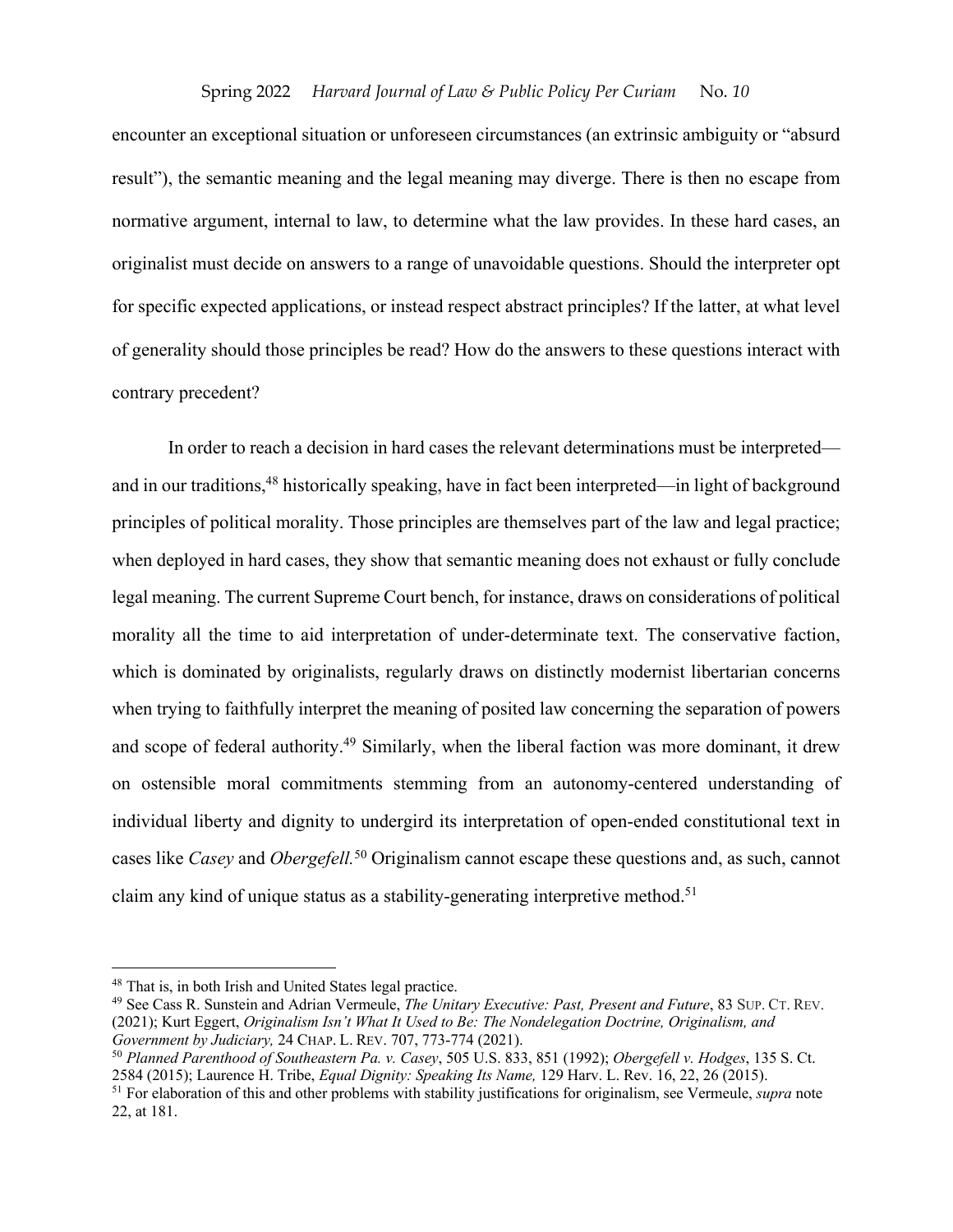Moreover, it is question-begging, argument by slogan, to assume that common good constitutionalism seeks to amend, change or displace posited law. Rather, common good constitutionalism is an approach to interpreting posited law, one that draws upon the classical approach that the framers themselves assumed. Long before the emergence of jurisprudential positivism, the classical tradition has always shown immense respect for posited law, which in typical cases promotes the common good by providing co-ordination and authoritative direction for persons and by making more concrete the open-ended and vague requirements of background principles of natural law.52

While emphatically recognizing the existence and value of positive law, the classical tradition rejects any analytic stipulation that the entirety of our law can ultimately be captured by that which is posited. General principles of political morality are also part and parcel of our law, and are binding in their own right, quite apart from their embodiment in positive law. But these principles are by no means used to set aside or displace posited law; instead, classical lawyers look to such principles in hard cases precisely in order to understand the full legal meaning of posited laws, as an ordinance of reason embodying choices of the legitimate authority that promulgated them.

Instead of approaching legal interpretation by stipulating circular definitions of law that confine it to posited text alone, classical lawyers point out that we must *justify* the rules, standards, presumptions, and interpretive canons that cabin and guide the work of judges and officials before the bar of the common good.<sup>53</sup> While classical lawyers understand that the great run of ordinary cases can be decided without *direct* recourse to law's morality, they also emphatically accept that these principles can never be *entirely* excluded from interpretation of legal materials by recourse to technical lawyerly tools. In hard cases — which are particularly rife in constitutional law, and

<sup>52</sup> *See* IV JOHN FINNIS, *Legal Philosophy: Roots and Recent Times*, *in* COLLECTED ESSAYS: PHILOSOPHY OF LAW 155-157 (2011).

<sup>53</sup> Vermeule, *supra* note 22, at 72-77.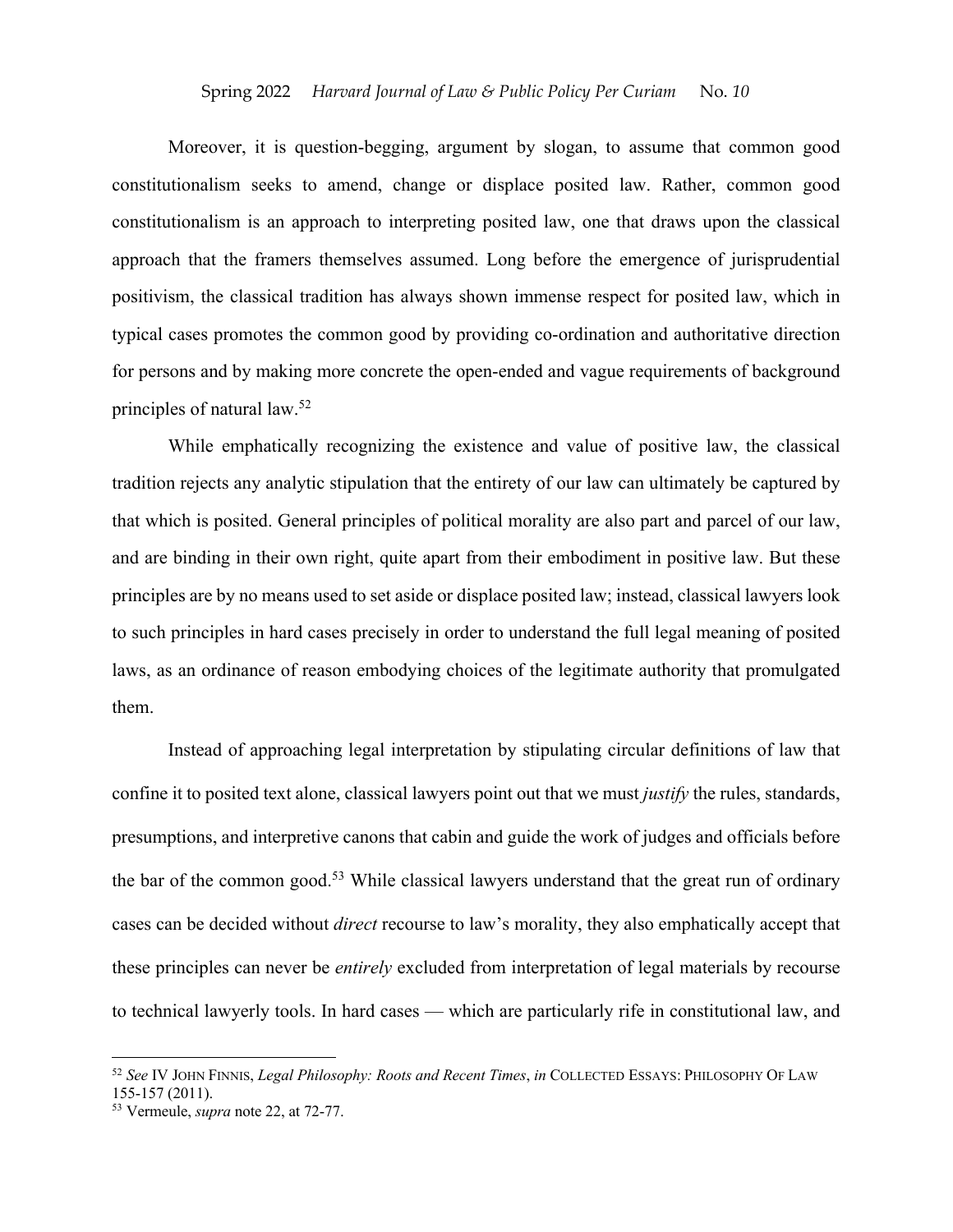which, due to the limits of lawmaker's foresight and the inevitable ambiguities and open texture of language, can never be entirely excluded — the classical lawyer acknowledges that legal materials must, inescapably, be interpreted in light of background principles of political morality, and rejects the illusion that this is avoidable.<sup>54</sup>

Therefore — and this point is entirely invisible to Judge Pryor — the classical tradition directs us toward a *constrained* form of developing constitutionalism, differing from both originalism and Brennanism. Both halves, the constraint and the development, are essential, and both stem from the master commitment of classical law to the common good. The constraint arises because common good constitutionalism recognizes that role morality and the allocation of authority across institutions like legislatures and courts themselves conduce to the common good. To that end, it recognizes a variety of presumptions, principles of deference, and jurisdictional limits that we have detailed elsewhere and at length.

By the same token, common good constitutionalism is developing constitutionalism in that it aims to preserve, tend and unfold the intrinsic integrity of constitutional principles over time. This is a legal analogue to John Henry Newman's "development of doctrine,"55 which posits "notes" or signs that distinguish genuine developments from corruptions that distort and twist the nature of enduring constitutional principles.<sup>56</sup> Common good constitutionalism thus recognizes change in the application of constitutional principles where, but only where, "necessary in order for those principles to unfold in accordance with their true natures and to retain those natures in new environments."57

<sup>54</sup> *Id.* at 95-108.

 $^{55}$  JOHN HENRY NEWMAN, AN ESSAY ON THE DEVELOPMENT OF CHRISTIAN DOCTRINE 40 (14<sup>th</sup> ed. 1909).

<sup>&</sup>lt;sup>56</sup> For extended discussion of these notes of genuine development, with illustrative applications, see Vermeule, *supra* note 22, at 201.

<sup>&</sup>lt;sup>57</sup> *Id.* at 118, 123-124.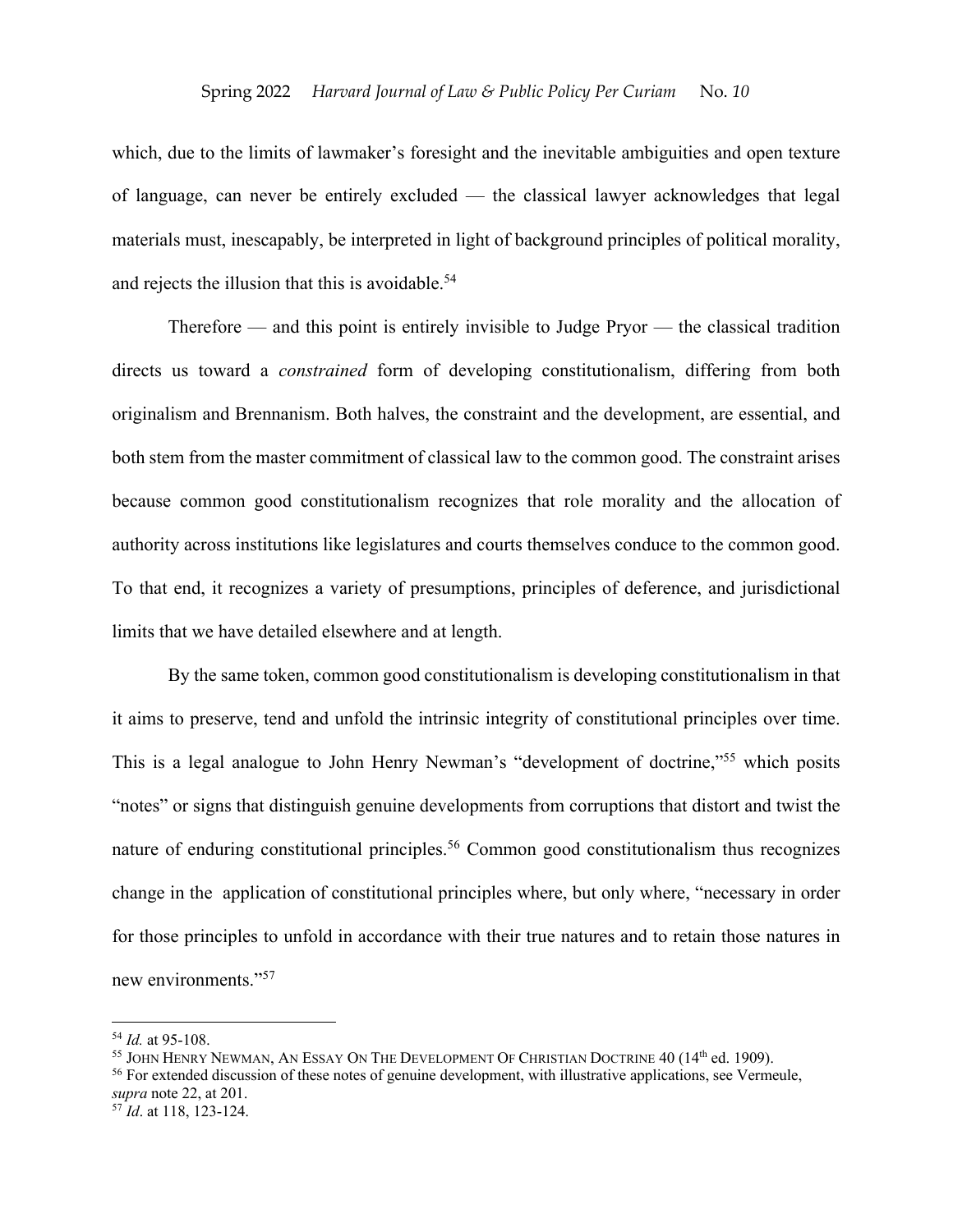Common good constitutionalism does not alter the semantic meaning of concepts and principles (the "hawk" does not become a bird), nor does it take the semantic meaning to be entirely open to any and all changing applications and moral novelties that current generations may dream up (as does the sort of Brennanism that Judge Pryor is unable to exclude). Rather, it ensures that fixed principles remain recognizable over a community's lifetime as reasoned legal ordinances contributing to the common good, and that they do not misfire or devolve into caricatures of law that fail to serve its purpose in promoting human flourishing. On the classical view, it is defined into the nature of law that law is neither merely whatever ordinance the incumbent authority happens to create (positivism), nor unstructured moral reasoning by interpreters (Judge Pryor's caricature), but is rather an ordinance of reason, promulgated by legitimate authority to promote the common good. And it is defined into the nature of the posited law of a particular community that it derives from higher law that it determines and specifies and which also, in certain circumstances, informs its application. This is why common good constitutionalism presumes that posited law can and will be harmonized with background general principles of political morality where at all possible.<sup>58</sup> It is constitutional law's capacity to orient and guide public power toward the common good and human flourishing that provides it with any claim to guide and settle our present deliberations.59

<sup>&</sup>lt;sup>58</sup> That this may not be possible on some occasions was entirely clear to the classical jurists, who understood that posited law could misfire and be deployed for evil ends. This possibility is what explains the famous dictum that "an unjust law is not a law" attributed to the natural law tradition. More precisely, Aquinas in his *Treatise on Laws* said that a "tyrannical law, through not being in accordance of reason, is not a law absolutely speaking, but rather a perversion of law." THOMAS AQUINAS, SUMMA Theologica, pt. I-ii, q. 92 Art. 1. What this statement means is that an ordinance (say one promoting a moral evil condemned by the natural law, like slavery) may clearly and utterly clash with background principles, be enforced by judges and officials, and be referred to as law by those officials, but this will nonetheless be a diluted and caricatured version of law which misfires in its *telos* of ordering a community to the common good.; *see* Casey & Vermeule *supra* note 23 at 123.

<sup>59</sup> Casey & Vermeule *supra* note 23 at 123.